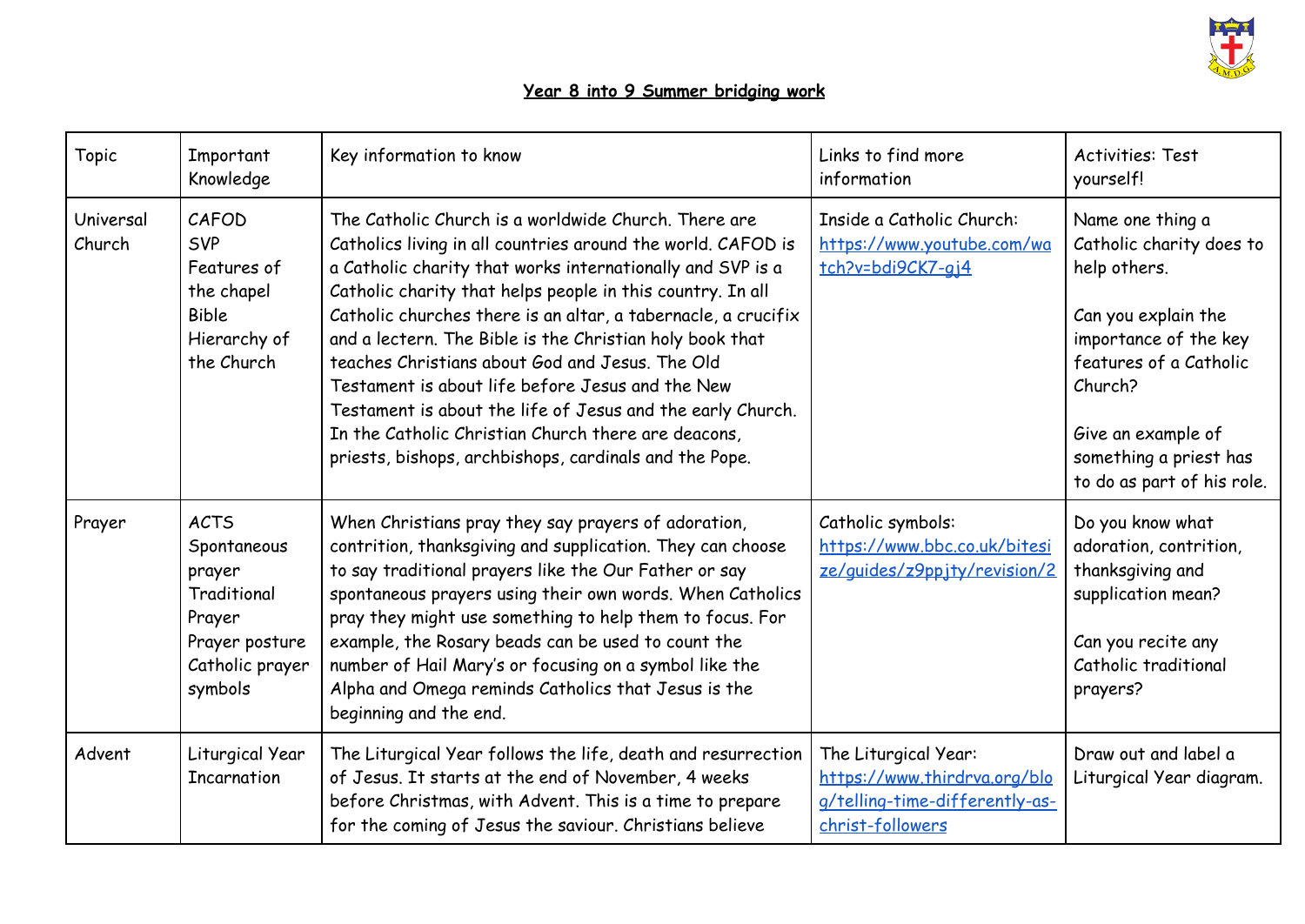

|                  |                                                                                                                    | Jesus was God in human form. This is called the<br>incarnation.                                                                                                                                                                                                                                                                                                                                                                                                                                                       |                                                                                                                                                   |                                                                                                                                                             |
|------------------|--------------------------------------------------------------------------------------------------------------------|-----------------------------------------------------------------------------------------------------------------------------------------------------------------------------------------------------------------------------------------------------------------------------------------------------------------------------------------------------------------------------------------------------------------------------------------------------------------------------------------------------------------------|---------------------------------------------------------------------------------------------------------------------------------------------------|-------------------------------------------------------------------------------------------------------------------------------------------------------------|
| Sacraments       | Definition of<br>sacrament<br>Sacraments of<br><b>Initiation</b><br>Healing<br>Vocation<br>Symbols                 | A sacrament is an outward sign of God's inward grace.<br>Grace is God's love. When Catholics receive the sacraments<br>they receive God's love. There are three Sacraments of<br>Initiation: baptism, Holy Communion and Confirmation.<br>They make a person a full member of the Catholic Church.<br>The Sacraments of Reconciliation and Anointing of the<br>Sick are healing sacraments and the Sacraments of Holy<br>Orders and Marriage are vocational sacraments.                                               | The Seven Sacraments:<br>https://www.bbc.co.uk/bitesi<br>ze/guides/zh4f3k7/revision/                                                              | Can you name the 7<br>sacraments by heart?                                                                                                                  |
| Lent             | Ash<br>Wednesday<br>Holy Week<br>Last Supper<br>Meaning of<br>Jesus' death<br>Meaning of<br>Jesus'<br>resurrection | Lent begins on Ash Wednesday. Christians remember the<br>40 days and nights Jesus spent in the desert being<br>tempted. During Lent Christians fast, pray, and give alms.<br>Holy Week is the last week of Jesus' life. It begins on Palm<br>Sunday. On Maundy Thursday Christians remember the<br>Last Supper. On Good Friday Christians remember Jesus'<br>death, he died to save us from sin and on Easter Sunday<br>Christians remember his resurrection which shows that he<br>really was the Son of God.        | Holy Week and Easter:<br>https://www.bbc.co.uk/bitesi<br>ze/topics/ztkxpv4/articles/z<br><b>4t6ri6</b>                                            | Describe three things<br>that happened during<br>Holy Week.                                                                                                 |
| Big<br>Questions | Who is God?<br>Miracles<br>Free will<br>Sanctity of<br>Life<br>Morality                                            | Christians believe that God is omnipotent, omnibenevolent<br>and omniscient. Jesus was God in human form (incarnation).<br>He performed miracles; he healed people, had power over<br>nature and forgave sins. Christians believe that all life is<br>holy (sacred). Christians believe that God gave us free will<br>to make our own choices but He also created humans with<br>an inbuilt knowledge of what is right and wrong, this is<br>called Natural Moral Law to help us to know how to use our<br>free will. | The Creation Story:<br>https://www.youtube.com/wa<br>tch?v=KMDWWDZ8ozE&t=4s<br>Think about - what does this<br>story tell us about who God<br>is? | Can you define the key<br>terms:<br>Omnipotent<br>Omnibenevolent<br>Omniscient<br>Miracle<br>Free will<br>Morality<br>Natural Moral Law<br>Sanctity of Life |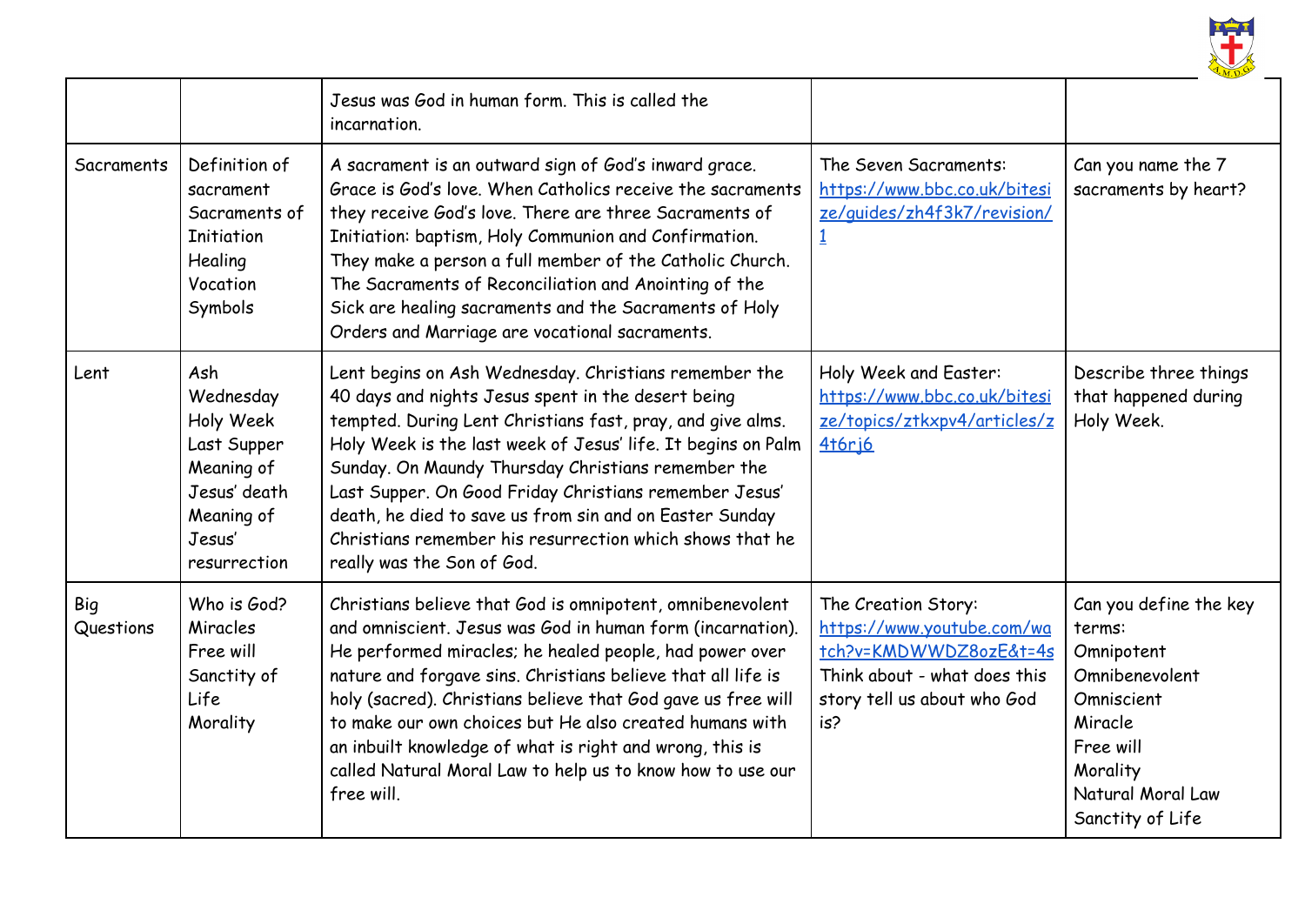

| People of<br>the Old<br>Testament | Abraham<br>Isaac<br>Moses<br>10<br>Commandments                                                      | Abraham was called by God to leave his home and go to the<br>Promised Land. He had a son called Isaac. It is from the<br>line of Isaac that Judaism and Christianity come from. God<br>called Moses to free the Israelites from slavery. God gave<br>Moses the 10 Commandments.                                                                                                                                                                                                                                                                                                                                                                                               | Abraham's story:<br>https://www.youtube.com/wa<br>tch?v=NdgrwGJYePQ                       | Describe how God freed<br>the Israelites from<br>slavery.                                  |
|-----------------------------------|------------------------------------------------------------------------------------------------------|-------------------------------------------------------------------------------------------------------------------------------------------------------------------------------------------------------------------------------------------------------------------------------------------------------------------------------------------------------------------------------------------------------------------------------------------------------------------------------------------------------------------------------------------------------------------------------------------------------------------------------------------------------------------------------|-------------------------------------------------------------------------------------------|--------------------------------------------------------------------------------------------|
| Life of<br>Jesus                  | Annunciation<br><b>Incarnation</b><br>Miracles<br>Parables<br>Holy Week<br>Resurrection<br>Ascension | The Annunciation is when the angel Gabriel appeared to<br>Mary to tell her she would be the mother of God.<br>Christians believe Jesus was God in human form. Jesus<br>showed he was God by performing miracles; he healed<br>people, forgave people and had power over nature. Jesus<br>used parables to show people how God wanted them to live<br>and what the Kingdom of God would be like. Holy Week<br>begins on Palm Sunday and is the last week of Jesus' life.<br>Jesus died on Good Friday to save us from sin. He rose 3<br>days later showing he was the Son of God. 40 days after<br>the resurrection, Jesus went up to heaven, this is called<br>the ascension. | Holy Week in 3 minutes:<br>https://www.youtube.com/wa<br>tch?v=gdrPhxgRP9I&t=14s          | Can you name the key<br>events of Holy Week?<br>Can you explain any of<br>Jesus' parables? |
| Judaism                           | Abraham<br>Moses<br>10<br>Commandments<br>Pesach<br>Shabbat                                          | God made three covenants with Abraham. He promised him<br>land, many descendents and that all nations would be<br>blessed through Abraham. God called Moses to free the<br>Israelites from slavery in Egypt and gave him the 10<br>Commandments. Jews remember the escape from Egypt<br>each year during the festival of Pesach. Each week Jews<br>celebrate Shabbat, this the day of rest staring at dusk on<br>Friday for 25 hours.                                                                                                                                                                                                                                         | My Life, My Religion:<br>Judaism:<br>https://www.youtube.com/wa<br>tch?v=lb-oCtDEh w&t=1s | Can you explain the<br>importance of Pesach<br>for Jews?                                   |
| Mission and<br>Evangelism         | Definitions<br>St Peter's<br>mission<br>St Paul' mission                                             | Mission means being sent out with a job or function to<br>perform and evangelism means preaching the world of God.<br>Jesus chose St Peter to be the first leader of the Church.<br>He was the first Pope. St Paul converted to Christianity                                                                                                                                                                                                                                                                                                                                                                                                                                  | CAFOD:<br>https://cafod.org.uk/<br>SVP:                                                   | Give examples of how<br>CAFOD and SVP<br>continue Jesus' mission<br>today.                 |